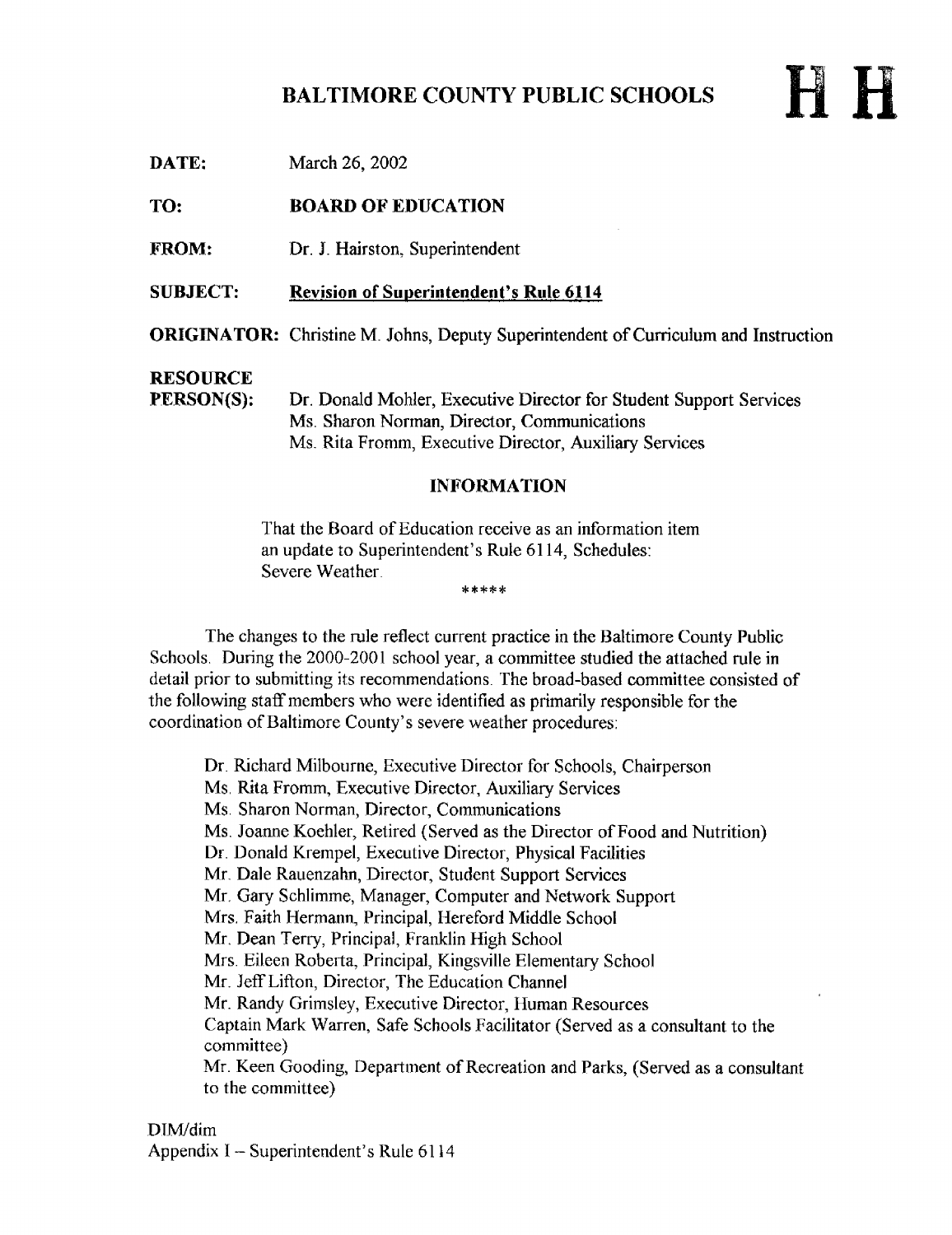INSTRUCTION: Elementary and Secondary

Schedules: SEVERE WEATHER

1. Announcements

When THE SUPERINTENDENT DECIDES *it is decided that any facilities are* to be closed,] IT IS NECESSARY TO CLOSE ANY FACILITY OR SCHOOL, [this] THE announcement will be made by local radio and television stations, POSTED ON THE BCPS WEB SITE, AND SHOWN ON CABLE CHANNEL 73. Students, parents, and employees should be advised to listen for this announcement and not to call the school, the central office, or the radio or television [station] STATIONS. WEATHER RELATED CLOSING INFORMATION WILL ALSO BE AVAILABLE ON THE AUTOMATED INFORMATION LINE, 410-887-5555.

2. Delayed Opening of Schools

When weather conditions are such that it appears extremely hazardous to operate school buses at the regular early morning hours, but that travel conditions will appreciably improve later in the morning, the opening of schools may be delayed. [one or two hours.] The public announcement will REPORT THE DEYALED OPENING [indicate this], and bus schedules. [as well as school] SCHOOL opening times will [automatically] be delayed accordingly. On these [occasions] OCCASIONS, all employees shall be expected to report to work at the regular time EXCEPT TEACHERS, INSTRUCTIONAL ASSISTANTS, PAID HELPERS, PERSONAL ASSISTANTS, AND 10-MONTH CLERICAL EMPLOYEES WHO MAY ARRIVE AT THE DELAYED TIME. [, and schools] SCHOOLS and offices shall close on the regular schedules.

3. Closing of Schools Only for the Entire Day

When THE SUPERINTENDENT DETERMINES [it is felt] that traveling conditions exist or will develop that would make it unwise to open schools any time during the day, the radio and television announcement shall [state that] state, "Baltimore County PUBLIC [schools] SCHOOLS are closed." In this instance, personnel shall act as follows :

a. Administrative and TWELVE-MONTH clerical personnel shall report to the school on the regular schedule in order to open the school office for its normal function.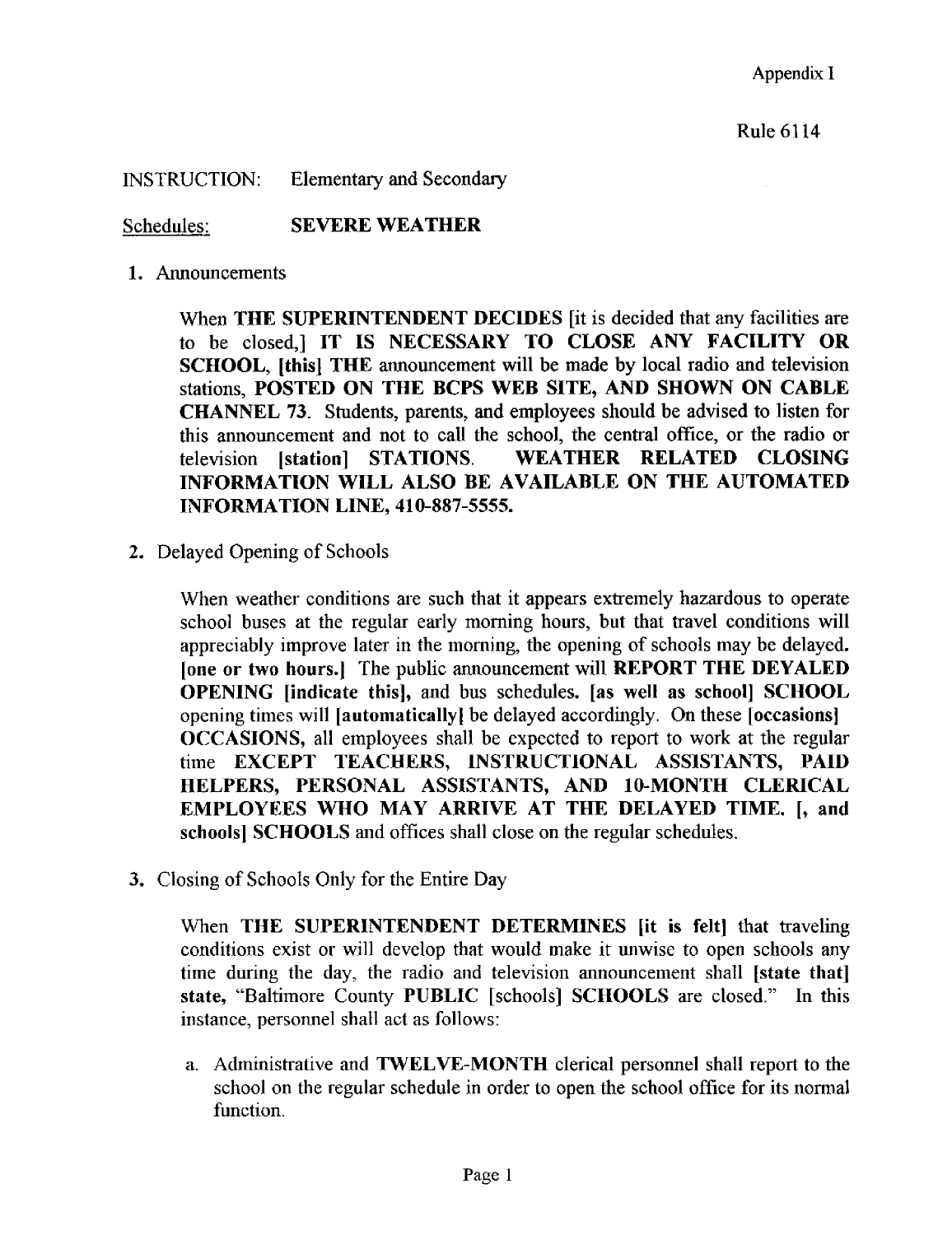### Rule 6114

- [b. Teachers are expected to engage themselves in professional activities and are not automatically required to report to their schools for these activities. However, when road conditions and parking facilities permit, school buildings will be open for teachers' use on these days, and principals are authorized to request teachers to report to the school for specific duties which can be accomplished during days when schools are closed for students.]
- b. All central offices will be open, and employees are expected to report to work on the regular schedule .
- c. For additional information regarding classified employees, see policy 4270.
- 4. Absences Due to Emergencies Inclement Weather, etc.

If professional AND 12-MONTH CLERICAL personnel who are required to be on duty are absent due to inclement weather, such absence shall result in the loss of A personal business day, salary deduction, or in the case of employees who accrue vacation, the option of charging this absence to accrued vacation days. The procedure for classified personnel is covered in Policy 4270 .

- 5. Early Closings of Schools
	- a. All Schools

Weather developments while schools are in session may require that schools be closed early . In such cases, all schools shall be notified by telephone, [and] radio and television stations, THE WEB SITE, AND CHANNEL 73. [will announce the closing time.] [This] THE closing time will be in relation to the regular closing time of each school, and the announcement will indicate "all Baltimore County [public schools] PUBLIC SCHOOLS will close hour(s) earlier than the normal closing time." [It is mandatory that all] ALL schools MUST close in accordance with this announcement in order to coordinate [our] transportation and so that parents may know when to expect children to arrive at home. Principals shall adjust school schedules, including lunch, in order to dismiss at the announced time,

## IN THE CASE OF HEAT-RELATED CLOSINGS, SCHOOL, CHURCH, COMMUNITY, AND RECREATION AND PARKS WILL DETERMINE WHETHER OR NOT TO HOLD AFTERNOON AND EVENING ACTIVITIES BASED UPON THE AVAILABILITY OF AIR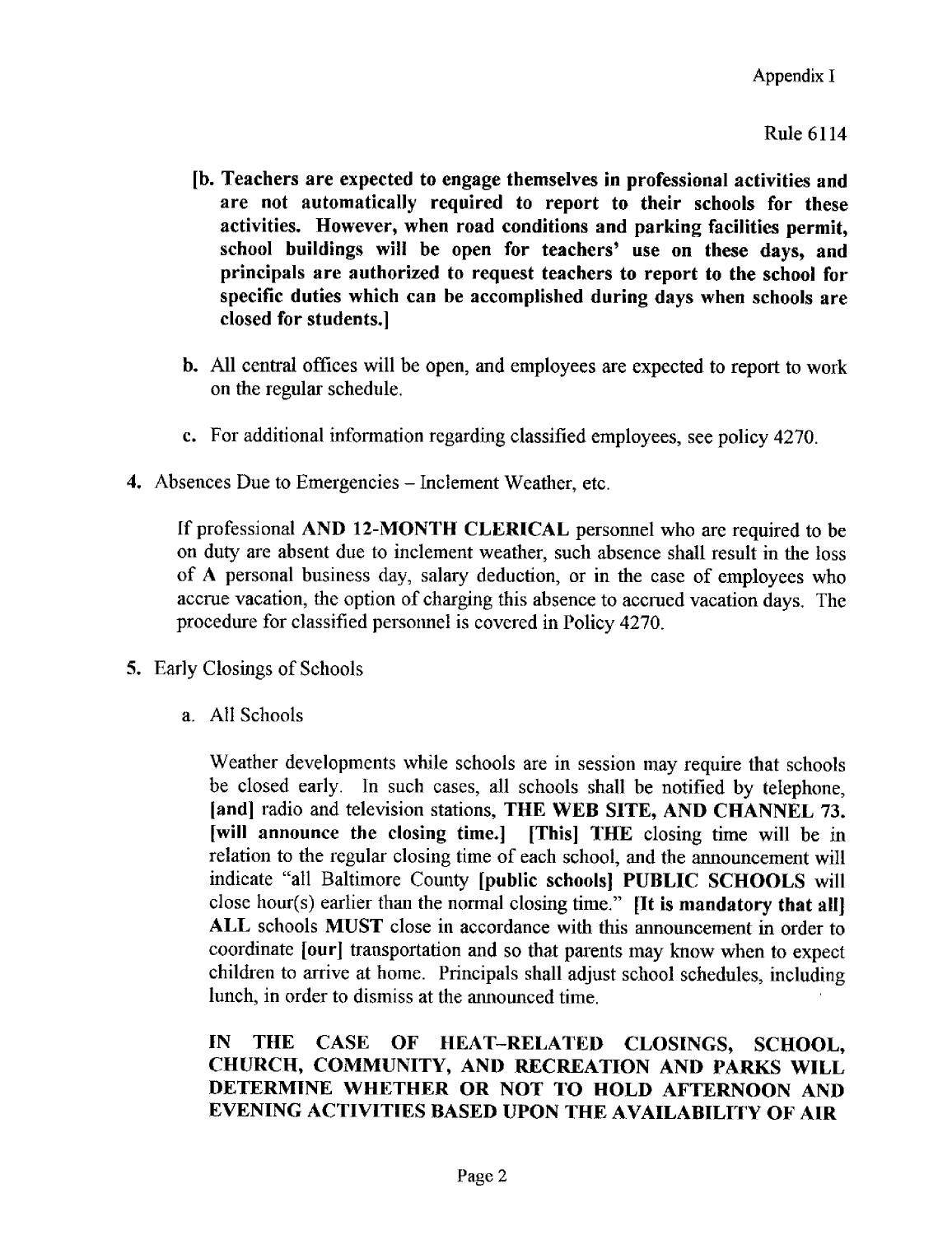#### Rule 6114

CONDITIONED FACILITIES. THE LOCAL SCHOOL DEPARTMENT OF FACILITIES WILL MAKE THIS DECISION FOR SCHOOL AND COMMUNITY ACTIVITIES; THE DEPARTMENT OF RECREATION AND PARKS WILL MAKE THIS DECISION FOR THEIR ACTIVITIES; THE COORDINATOR FOR ATHLETICS IN THE BALTIMORE COUNTY PUBLIC SCHOOLS WILL BE CONSULTED ON DECISIONS<br>INVOLVING THE CANCELLATION OF INTERSCHOLASTIC **CANCELLATION OF** EVENTS.

b. Selected Schools

[Local weather conditions] CONDITIONS may develop during the school day which make it advisable to close certain schools in some areas while the majority of schools remain in session. The decision to close schools on an individual basis shall be made by THE SUPERINTENDENT UPON THE RECOMMENDATION OF the principal and THE EXECUTIVE DIRECTOR OF SCHOOLS [assistant superintendent] FOR THAT AREA. Any principal who feels that his school should be closed during the school day shall call THE EXECUTIVE DIRECTOR OF SCHOOLS, [his<br>assistant superintendent] CONSULT WITH THE OFFICE OF assistant superintendent] CONSULT WITH TRANSPORTATION AND THE DEPARTMENT OF FACILITIES, and discuss the matter [with him] before a final RECOMMENDATION [decision] is made. In these cases, it shall be necessary to coordinate this closing with other schools which use the same buses.

[Since there would be nol A public announcement of the closing o£ [a few selected schools] THE AFFECTED SCHOOLS WILL BE MADE. HOWEVER, IF THE SCHOOL IS UNABLE TO CONTACT PARENTS INDIVIDUALLY, [small] YOUNG children may be faced with arriving at home [unexpectedly] when no adult is present. EVERY PARENT IS home [unexpectedly] when no adult is present. EXPECTED TO COMPLETE THE EMERGENCY DISMISSAL FORM<br>AND RETURN IT PROMPTLY TO THE SCHOOL AT THE AND RETURN IT PROMPTLY TO THE SCHOOL AT THE<br>BEGINNING OF EVERY SCHOOL YEAR. PARENTS ARE BEGINNING OF EVERY SCHOOL YEAR. ENCOURAGED TO DISCUSS THE EMERGENCY PLAN WITH THEIR CHILDREN SO THAT CHILDREN KNOW WHAT EMERGENCY PROCEDURES THEY ARE TO FOLLOW IN THE CASE OF AN UNEXPECTED SCHOOL CLOSING. In view of this, the decision to close a few schools shall be weighed carefully and kept to a minimum .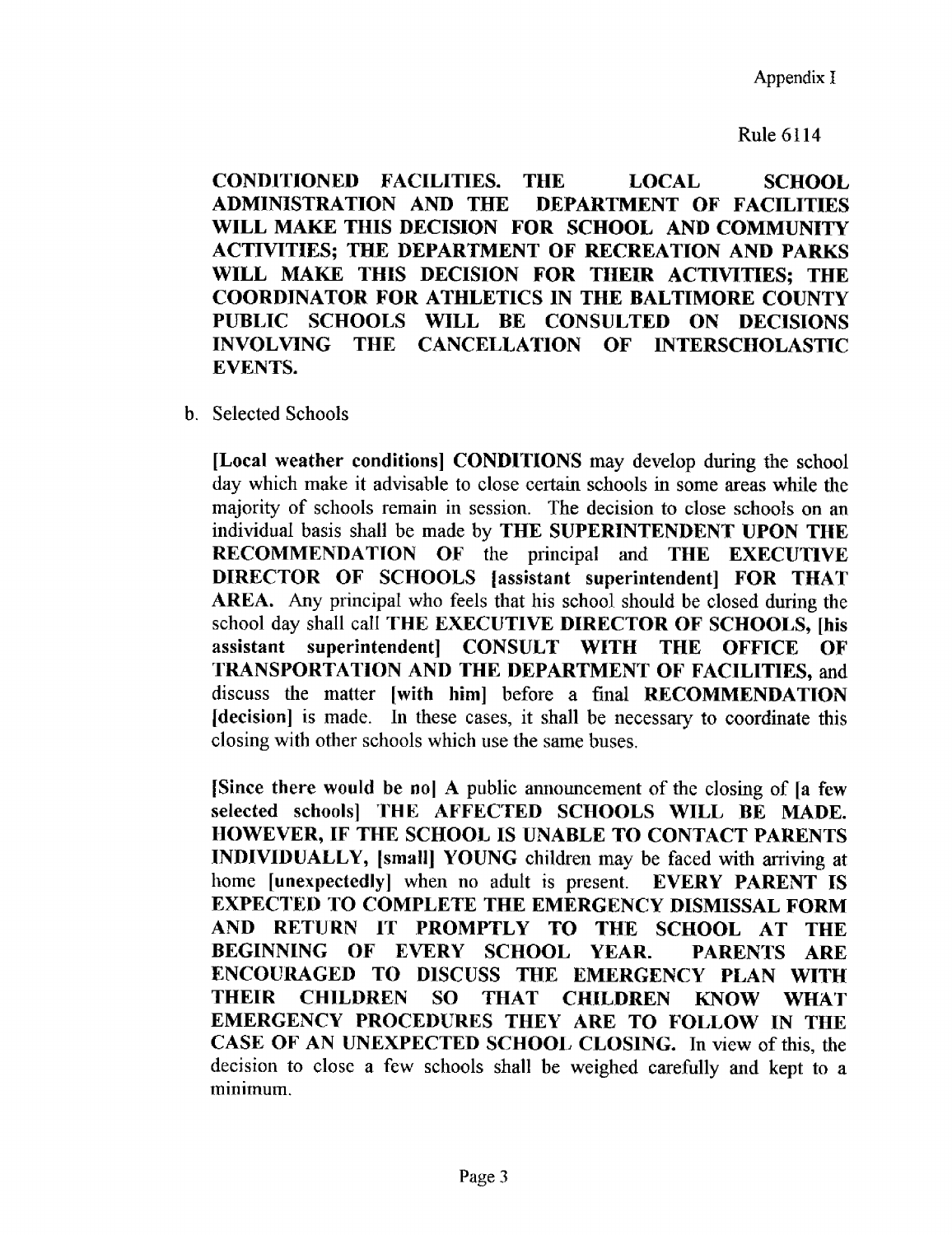Appendix 1

Rule 6114

#### 6. WEEKEND AND EVENING PROGRAM CANCELLATIONS

THE ANNOUNCEMENT OF THE SNOW EMERGENCY PLAN IN BALTIMORE COUNTY WILL DETERMINE WHETHER OR NOT EVENING AND WEEKEND PROGRAMS WILL BE HELD. IF THE BALTIMORE COUNTY SNOW EMERGENCY PLAN IS IN EFFECT OR GOING INTO EFFECT DURING THE TIME OF AN EVENT, THE SCHOOL FACILITY WILL BE CLOSED. IF A SNOW EMERGENCY PLAN IS NOT IN EFFECT, THE COORDINATOR OF ATHLETICS FOR THE BALTIMORE COUNTY PUBLIC SCHOOLS SHALL BE<br>CONSULTED REGARDING THE CANCELLATION OF **CANCELLATION** INTERSHCOLASTIC ATHLETIC EVENTS.

#### a. EVENING CLOSINGS

WHEN SCHOOLS ARE OPEN TO THE END OF THE SCHOOL DAY BUT WEATHER CONDITIONS DETERIORATE IN THE LATE AFTERNOON, THE OFFICE OF ALTERNATIVE PROGRAMS, IN CONSULTATION WITH THE OFFICE OF TRANSPORTATION AND THE DEPARTMENT OF FACILITIES, WILL REVIEW THE WEATHER CONDITIONS AND MAKE A RECOMMENDATION TO THE SUPERINTENDENT REGARDING CLOSING FACILITIES. THE SUPERINTENDENT WILL USUALLY MAKE THIS DECISION BY 5:00 P.M. THE OFFICE OF ALTERNATIVE PROGRAMS WILL INFORM THE MEDIA SO THAT THE PUBLIC WILL KNOW THAT EVENING HIGH SCHOOLS ARE CLOSED.

b. WEEKEND CLOSINGS

THE ANNOUNCEMENT OF THE SNOW EMERGENCY PLAN IN BALTIMORE COUNTY WILL DETERMINE WHETHER OR NOT WEEKEND PROGRAMS WILL BE HELD. IF THE BALTIMORE COUNTY SNOW EMERGENCY PLAN IS IN EFFECT OR GOING INTO EFFECT DURING THE TIME OF A PROGRAM, THE SCHOOL FACILITY WILL BE CLOSED AND ALL SCHOOL-RELATED<br>ACTIVITIES CANCELED. THE OFFICE OF ALTERNATIVE THE OFFICE OF ALTERNATIVE PROGRAMS WILL USUALLY NOTIFY THE MEDIA BY 7:00 A.M. ON SATURDAY SO THAT THE PUBLIC WILL KNOW THAT SATURDAY HIGH SCHOOL IS CANCELED.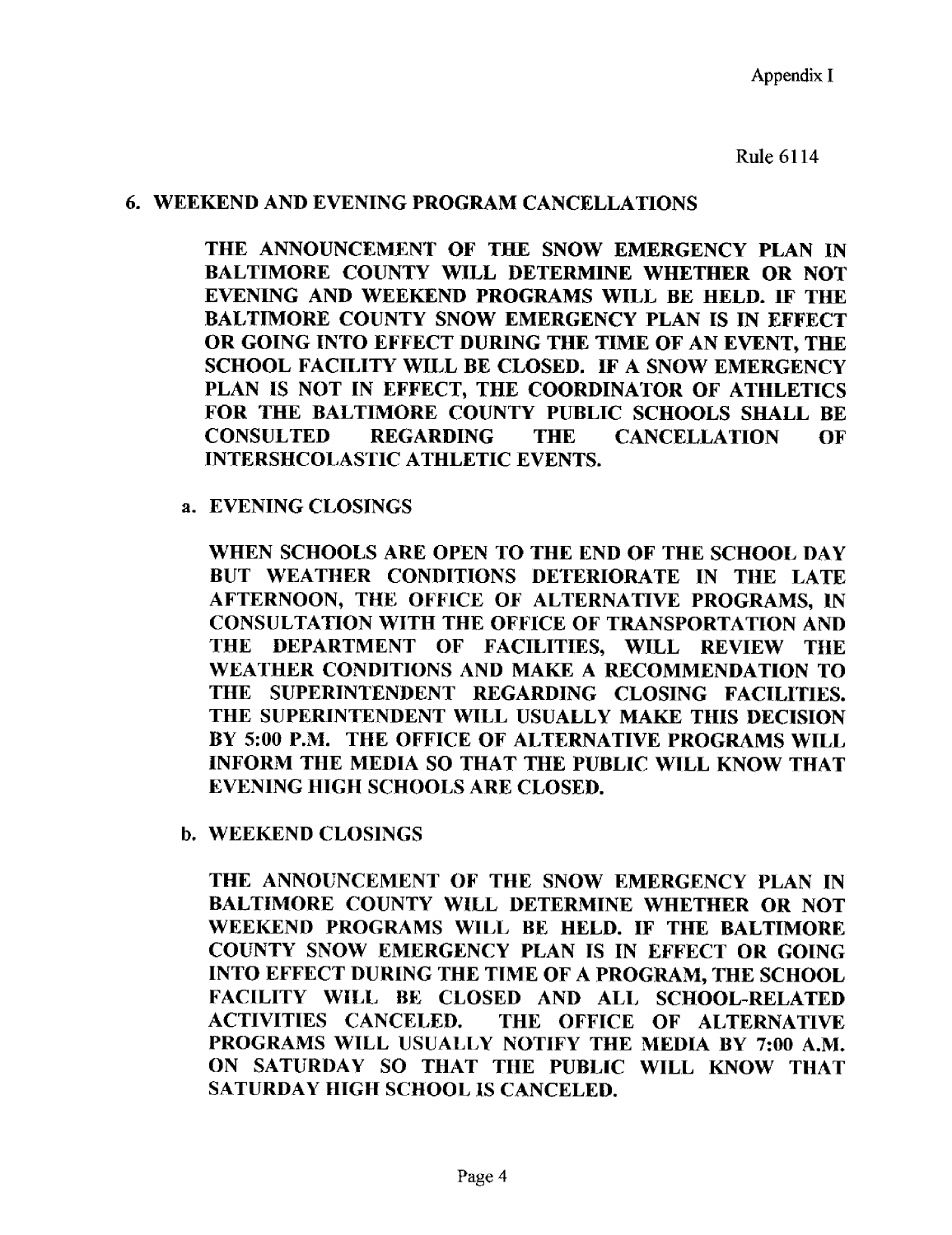Appendix <sup>I</sup>

Rule 6114

IF SNOW EMERGENCY PLANS ARE LIFTED DURING THE WEEKEND, OPENING OF THE FACILITY WILL BE CONTINGENT ON THE CLEARING OF PARKING LOTS AND SIDEWALKS. THE LOCAL SCHOOL ADMINISTRATOR AND THE DEPARTMENT OF FACILITIES WILL DECIDE WHETHER OR NOT TO OPEN FOR SCHOOL ACTIVITIES. THE DEPARTMENT OF RECREATION AND PARKS IN CONSULTATION WITH THE DEPARTMENT OF FACILITIES, WILL MAKE THE DECISION FOR RECREATIONAL PROGRAMS.

7. Closing of the School System

[When] WHEN THE BALTIMORE COUNTY PUBLIC SCHOOL<br>DEPARTMENT OF TRANSPORTATION ADVISES THE DEPARTMENT OF TRANSPORTATION ADVISES THE SUPERINTENDENT THAT weather conditions are such that all travel is extremely hazardous, the public announcement [may] will indicate [that], "[all] ALL Baltimore County [public schools] PUBLIC SCHOOLS and ADMINISTRATIVE [Board of Education] offices are closed." In this case, only specifically designated ESSENTIAL personnel [chief custodians or their designees, and groundsmen] required to MAINTAIN THE FACILITIES AND EQUIPMENT [protect the buildings] shall report to work.

S. Use of School Buildings

On days when schools are closed FOR INCLEMENT WEATHER, all planned use of the school [facilities] FACILITIES, [should be canceled.] INCLUDING<br>AFTER-SCHOOL ACTIVITIES, [Adult evening classes] EVENING ACTIVITIES, [Adult evening classes] EVENING CLASSES, [and] professional staff [meetings] MEETINGS, BOARD MEETINGS, AND OTHER COUNTYWIDE SCHOOL SYSTEM EVENTS [are automatically] WILL BE canceled.

[Where local conditions may warrant a deviation from the above, this decision may be made by the principal after conferring with the organization concerned and the Department of Facilities .]

9. Snow Removal

THE DEPARTMENT OF FACILITIES WILL COORDINATE SNOW REMOVAL WITH THE BALTIMORE COUNTY GOVERNMENT. ]A detailed plan for the removal of heavy snow will be received from the Office